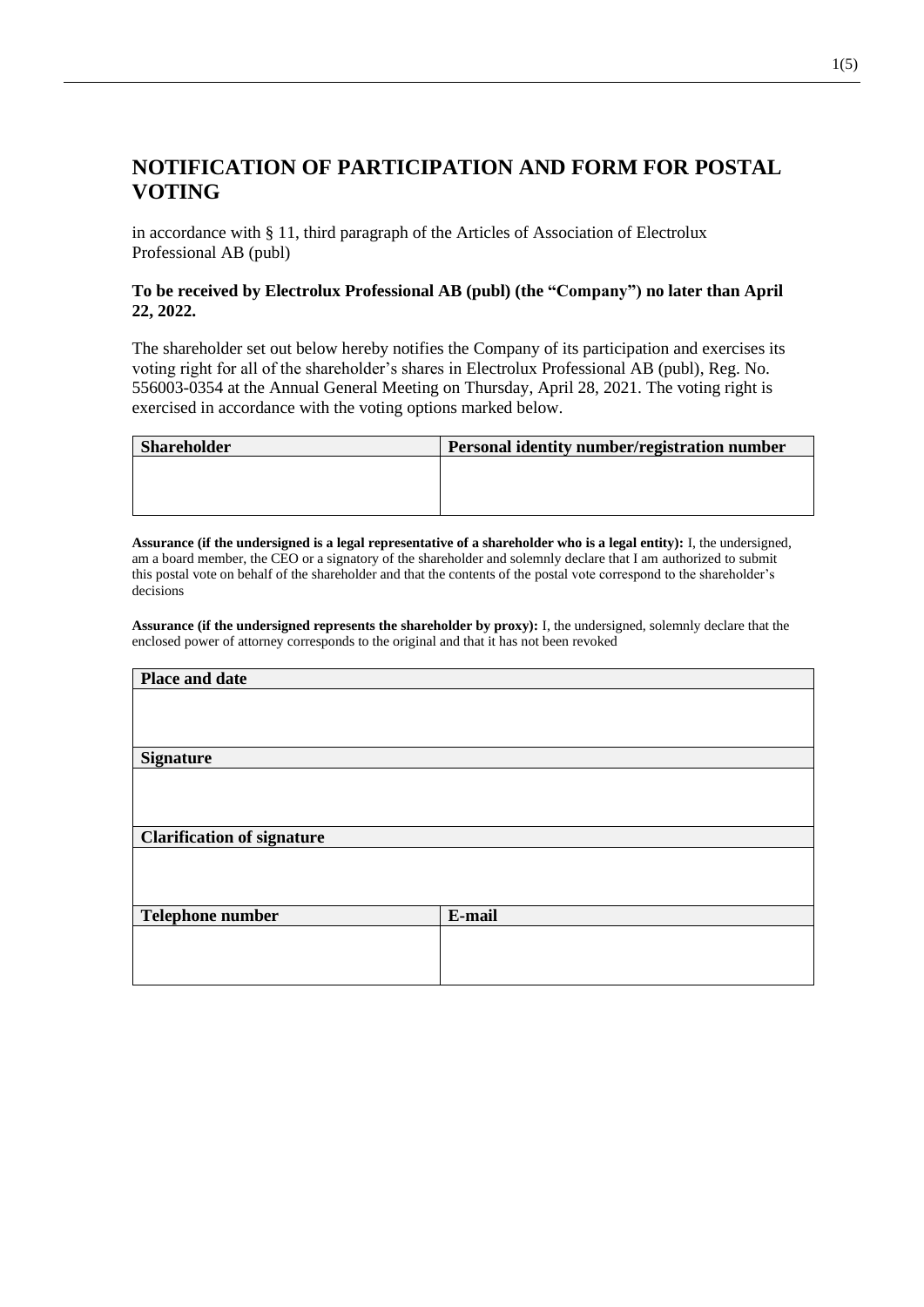#### **Instructions:**

- Complete the information above
- Select the preferred voting options below
- Print, sign and send the form to Electrolux Professional AB "Bolagsstämma" c/o Euroclear Sweden AB, P.O Box 191, SE-101 23 Stockholm, Sweden. A completed and signed form may also be submitted electronically and shall, in such case, be sent to [Generalmeetingservice@euroclear.com.](mailto:Generalmeetingservice@euroclear.com) Shareholders may also cast their votes electronically through verification with BankID via the Euroclear Sweden AB's website <https://anmalan.vpc.se/euroclearproxy>
- If the shareholder is a natural person who is personally postal voting, it is the shareholder who should sign under *Signature* above. If the postal vote is submitted by a proxy of the shareholder, it is the proxy who should sign. If the postal vote is submitted by a legal representative of a legal entity, it is the representative who should sign
- A power of attorney shall be enclosed if the shareholder postal votes by proxy. If the shareholder is a legal entity, a registration certificate or a corresponding document for the legal entity shall be enclosed with the form

**A shareholder whose shares are registered in the name of a bank or other nominee must register its shares in its own name to vote.** Instructions regarding this are included in the notice convening the meeting

A shareholder cannot give any other instructions than selecting one of the options specified at each item in the form. If a shareholder wishes to abstain from voting in relation to a matter, kindly refrain from selecting an option. A vote (*i.e.* the postal voting in its entirety) is invalid if the shareholder has provided the form with specific instructions or conditions or if pre-printed text is amended or supplemented.

The postal voting form, together with any enclosed authorization documentation, shall be received by Electrolux Professional no later than April 22, 2022. A postal vote can be withdrawn up to and including April 22, 2022 by contacting Euroclear Sweden AB by email to [Generalmeetingservice@euroclear.com.](mailto:Generalmeetingservice@euroclear.com)

One form per shareholder will be considered. If more than one form is submitted, the form with the latest date will be considered. The form latest received by the Company will be considered if two forms are dated at the same date. An incomplete or wrongfully completed form may be discarded without being considered. A shareholder who has voted by post may also attend the meeting venue, provided that notification has been made in accordance with the instructions stated in the notice convening the Annual General Meeting. If the shareholder has submitted its postal vote and thereafter attends the Annual General Meeting in person or by proxy, the postal vote will still be valid, provided that the shareholder does not participate in a voting during the meeting or otherwise withdraws its postal vote.

**Please note that the postal vote does not constitute a notification of participation to attend the meeting venue in person or by proxy**. Instructions for shareholders who wish to attend at the general meeting venue in person or by proxy can be found in the notice convening the Annual General Meeting.

For complete proposals regarding the items on the agenda, kindly refer to the notice convening the Annual General Meeting and the Company's website.

For information on how your personal data is processed, see the integrity policy that is available at Euroclear's websit[e www.euroclear.com/dam/ESw/Legal/Privacy-notice-bolagsstammor-engelska.pdf.](http://www.euroclear.com/dam/ESw/Legal/Privacy-notice-bolagsstammor-engelska.pdf)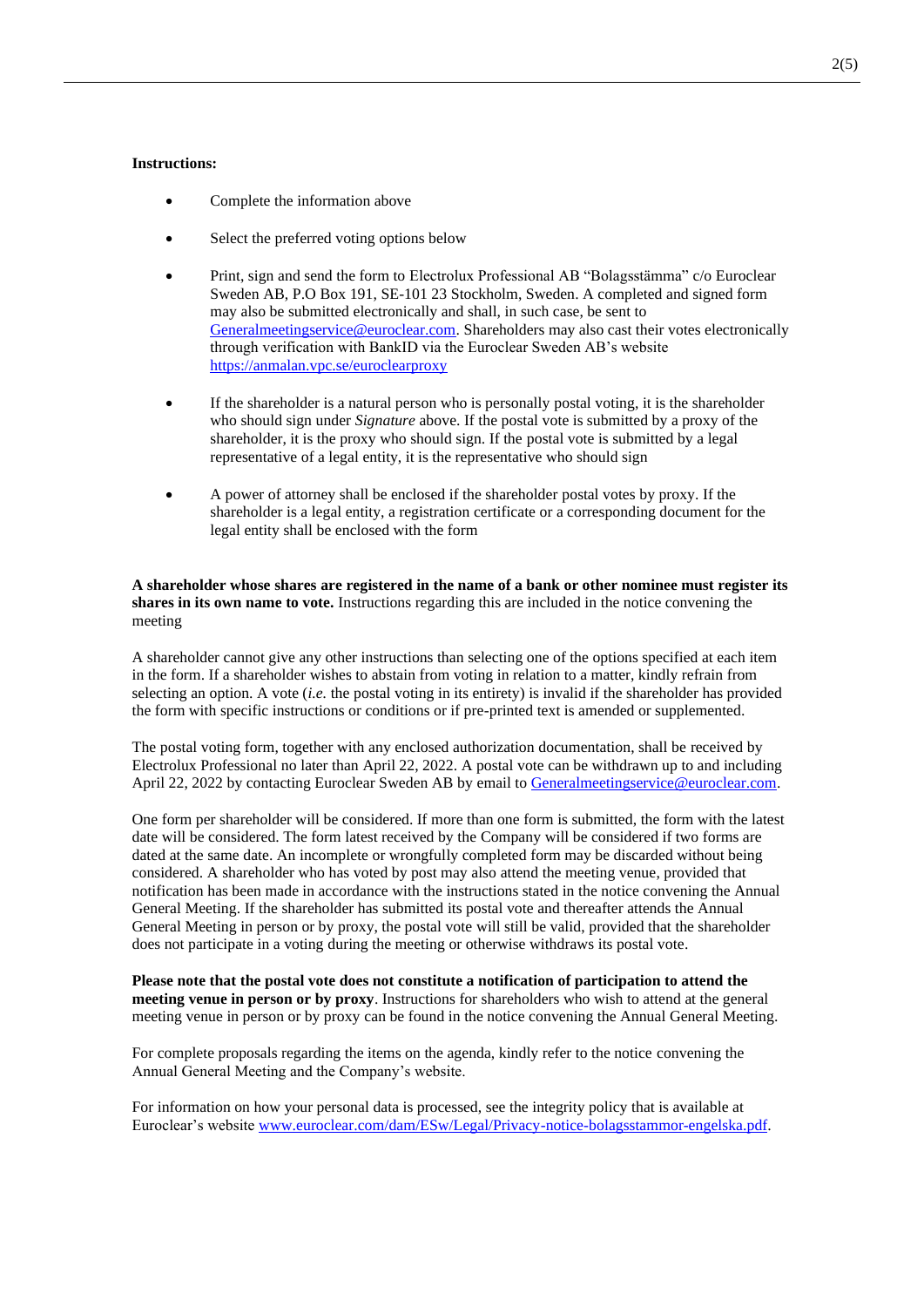# **Annual General Meeting in Electrolux Professional AB (publ) on April 28, 2022**

The voting options below comprise the proposals included in the notice convening the Annual General Meeting and are made available on the Company's website.

| 1. Election of Chairman of the meeting                                                                                                                                   |
|--------------------------------------------------------------------------------------------------------------------------------------------------------------------------|
| Yes $\square$<br>No <sub>1</sub>                                                                                                                                         |
| 3. Approval of the agenda                                                                                                                                                |
| No <sub>1</sub><br>Yes $\Box$                                                                                                                                            |
| 5. Determination as to whether the meeting has been properly convened                                                                                                    |
| No <sub>1</sub><br>Yes $\Box$                                                                                                                                            |
| 8. Resolution on adoption of the profit and loss account and the balance sheet as well as<br>the consolidated profit and loss account and the consolidated balance sheet |
| Yes $\square$<br>$\mathrm{No}\ \Box$                                                                                                                                     |
| 9. Resolution on dispositions in respect of the Company's profit or loss in accordance<br>with the adopted balance sheet                                                 |
| Yes $\square$<br>No <sub>1</sub>                                                                                                                                         |
| 10. Resolution on discharge of liability of the directors of the Board and the Managing<br><b>Director</b>                                                               |
| 10.1 Kai Wärn                                                                                                                                                            |
| $Yes \Box No \Box$                                                                                                                                                       |
| <b>10.2 Katharine Clark</b>                                                                                                                                              |
| No <sub>1</sub><br>Yes $\Box$                                                                                                                                            |
| <b>10.3 Lorna Donatone</b>                                                                                                                                               |
| Yes $\square$<br>No $\Box$                                                                                                                                               |
| 10.4 Hans Ola Meyer                                                                                                                                                      |
| No <sub>1</sub><br>Yes $\Box$                                                                                                                                            |
| 10.5 Daniel Nodhäll                                                                                                                                                      |
| Yes $\square$<br>No $\Box$                                                                                                                                               |
| <b>10.6 Martine Snels</b>                                                                                                                                                |
| No <sub>1</sub><br>Yes $\Box$                                                                                                                                            |
| 10.7 Carsten Voigtländer                                                                                                                                                 |
| No <sub>1</sub><br>Yes $\square$                                                                                                                                         |
| 10.8 Ulf Karlsson (Employee representative)                                                                                                                              |
| Yes $\square$<br>No <sub>1</sub>                                                                                                                                         |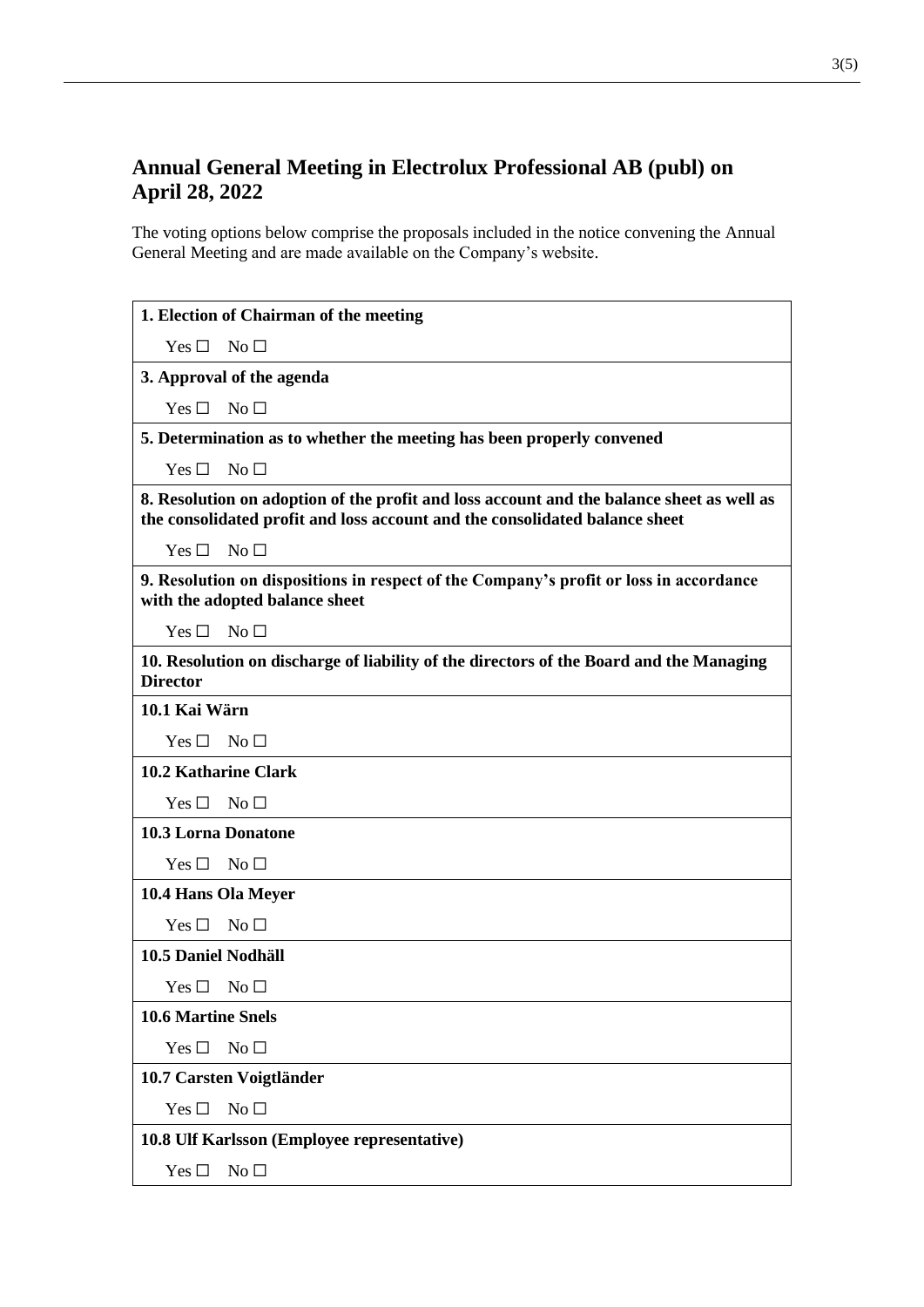| 10.9 Joachim Nord (Employee representative) |  |
|---------------------------------------------|--|
|---------------------------------------------|--|

Yes □ No □

**10.10 Per Magnusson (Employee representative, deputy)**

Yes □ No □

**10.11 Alberto Zanata (Managing Director)**

Yes □ No □

**11. Determination of the number of Directors and Deputy Directors**

Yes □ No □

**12. Determination of fees to the Board of Directors and the auditor**

**12.1 Fees to the members of the board**

 $Yes \Box No \Box$ 

**12.2 Fees to the auditor**

 $Yes \Box No \Box$ 

**13. Election of the Board of Directors and Chairman of the Board of Directors**

**13.1 Kai Wärn (re-election)**

 $Yes \Box No \Box$ 

**13.2 Katharine Clark (re-election)**

Yes □ No □

**13.3 Lorna Donatone (re-election)**

Yes □ No □

**13.4 Hans Ola Meyer (re-election)**

Yes □ No □

**13.5 Daniel Nodhäll (re-election)**

Yes □ No □

**13.6 Martine Snels (re-election)**

 $Yes \Box No \Box$ 

**13.7 Carsten Voigtländer (re-election)**

 $Yes \Box No \Box$ 

**13.8 Election of the chairman of the board Kai Wärn (re-election)**

Yes □ No □

**14. Election of auditor**

 $Yes \Box No \Box$